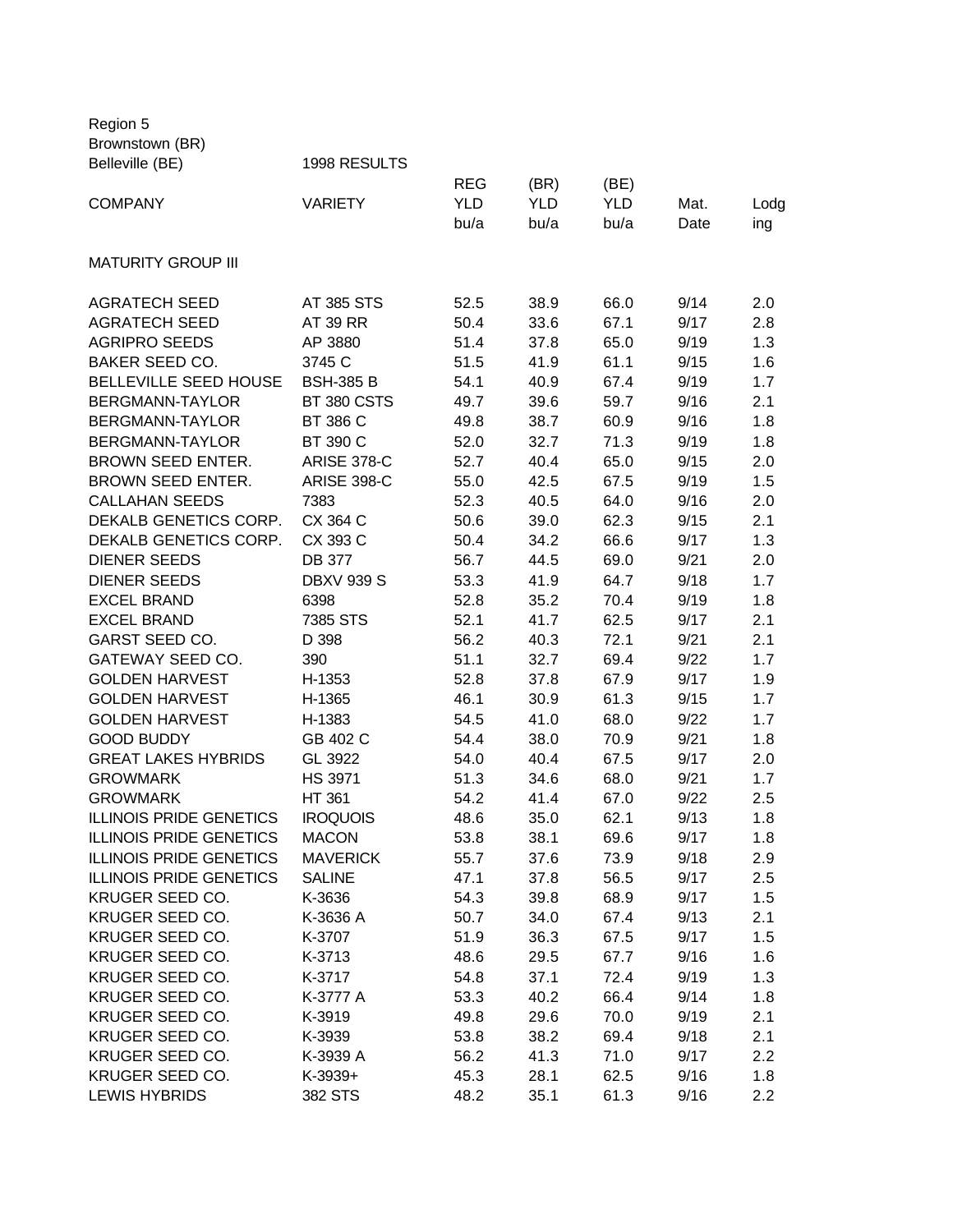| <b>LEWIS HYBRIDS</b>      | 389                   | 52.8         | 38.3         | 67.3         | 9/21         | 1.5        |
|---------------------------|-----------------------|--------------|--------------|--------------|--------------|------------|
| <b>LEWIS HYBRIDS</b>      | 390                   | 51.5         | 37.2         | 65.8         | 9/20         | 1.9        |
| <b>LEWIS HYBRIDS</b>      | 391                   | 49.9         | 37.4         | 62.5         | 9/17         | 1.3        |
| LG SEEDS                  | LG 6395               | 51.1         | 37.7         | 64.6         | 9/15         | 1.5        |
| <b>MSDA - WILLCROSS</b>   | RR 2369 N             | 49.0         | 37.0         | 61.0         | 9/13         | 1.6        |
| PIONEER HI-BRED INTERN.   | 93B82                 | 54.6         | 39.9         | 69.3         | 9/20         | 1.5        |
| PIONEER HI-BRED INTERN.   | 93B83                 | 52.0         | 37.7         | 66.3         | 9/17         | 1.7        |
| PUBLIC VARIETY            | <b>EDISON</b>         | 47.0         | 29.8         | 64.1         | 9/12         | 1.4        |
| PUBLIC VARIETY            | IA 3005               | 53.7         | 39.5         | 67.9         | 9/14         | 1.6        |
| PUBLIC VARIETY            | <b>LINFORD</b>        | 47.4         | 34.5         | 60.3         | 9/17         | 2.9        |
| PUBLIC VARIETY            | <b>PANA</b>           | 52.5         | 36.6         | 68.3         | 9/16         | 2.8        |
| PUBLIC VARIETY            | <b>PROBST</b>         | 47.1         | 36.1         | 58.1         | 9/13         | 1.9        |
| PUBLIC VARIETY            | <b>RESNIK</b>         | 50.7         | 38.1         | 63.3         | 9/14         | 1.2        |
| PUBLIC VARIETY            | <b>THORNE</b>         | 50.9         | 36.8         | 65.0         | 9/14         | 2.0        |
| PUBLIC VARIETY            | <b>WILLIAMS 82</b>    | 48.5         | 35.8         | 61.3         | 9/17         | 2.2        |
| PUBLIC VARIETY            | <b>YALE</b>           | 52.3         | 45.0         | 59.5         | 9/18         | 2.0        |
| SCHULTZ SEED CO.          | 3860 N STS            | 45.6         | 30.1         | 61.0         | 9/14         | 1.9        |
| SCHULTZ SEED CO.          | 3910                  | 51.0         | 41.1         | 60.9         | 9/20         | 1.9        |
| STINE SEED CO.            | 3870-0                | 48.8         | 32.8         | 64.7         | 9/14         | 1.8        |
| STINE SEED CO.            | 3990-0                | 52.4         | 37.2         | 67.5         | 9/22         | 1.9        |
| <b>TERRA</b>              | E 348                 | 49.1         | 33.1         | 65.0         | 9/17         | 1.8        |
| <b>TERRA</b>              | E 394                 | 50.8         | 35.1         | 66.4         | 9/19         | 2.1        |
| <b>TERRA</b>              | TS 364 T              | 58.8         | 45.6         | 71.9         | 9/17         | 1.5        |
| <b>TERRA</b>              | <b>TS 387</b>         | 48.9         | 29.8         | 68.1         | 9/19         | 1.9        |
| <b>TRISLER SEED FARMS</b> | <b>TRISOY 3671</b>    | 50.1         | 36.5         | 63.7         | 9/18         | 1.8        |
| TRISLER SEED FARMS        | <b>TRISOY 3873</b>    | 48.8         | 33.4         | 64.2         | 9/19         | 1.7        |
| TRISLER SEED FARMS        | <b>TRISOY 3882</b>    | 50.8         | 36.8         | 64.7         | 9/17         | 2.3        |
| <b>WILDY SEED</b>         | <b>WS EX 31208</b>    | 48.5         | 33.6         | 63.4         | 9/11         | 1.8        |
| <b>WILDY SEED</b>         | WS EX 32087           | 54.2         | 41.8         | 66.5         | 9/14         | 1.5        |
|                           |                       |              |              |              |              |            |
|                           |                       |              |              |              |              |            |
|                           | <b>AVERAGE</b>        | 51.3         | 37.2         | 65.6         |              | 1.9        |
|                           | L.S.D. 10% LEVEL      | 9.7          | 8.9          | 5.2          | и,           | 0.4        |
|                           | L.S.D. 30% LEVEL      | 6.1          | 5.6          | 3.3          |              | 0.3        |
|                           | STD ERR OF TRT MN 4.1 |              | 5.4          | 2.2          | Ω,           | 0.2        |
|                           | COEFF OF VAR (%) 13.9 |              | 19.5         | 5.9          |              | 16.7       |
|                           |                       |              |              |              |              |            |
|                           |                       |              |              |              |              |            |
|                           |                       |              |              |              |              |            |
| <b>MATURITY GROUP IV</b>  |                       |              |              |              |              |            |
| <b>AGRIPRO SEEDS</b>      |                       |              |              |              |              |            |
| <b>BAKER SEED CO.</b>     | AP 4500<br>4375 C     | 47.7<br>49.1 | 35.1<br>41.4 | 60.4<br>56.8 | 9/24<br>9/28 | 2.2<br>2.1 |
| <b>BAKER SEED CO.</b>     | 4545 C                | 47.9         | 35.9         | 59.8         | 9/26         | 1.7        |
| <b>BECK'S HYBRIDS</b>     | 437 STS               | 50.1         | 43.4         | 56.7         | 9/27         |            |
| BELLEVILLE SEED HOUSE     | <b>BSH-415 NR</b>     | 49.9         | 42.7         | 57.1         | 9/25         | 2.4<br>1.7 |
| BELLEVILLE SEED HOUSE     | <b>BSH-442</b>        |              | 42.5         | 63.8         | 9/29         |            |
| BERGMANN-TAYLOR           | BT 428 C              | 53.2<br>48.0 | 37.4         | 58.6         | 9/28         | 2.0<br>2.3 |
| BERGMANN-TAYLOR           | BT 436 C              | 48.9         | 41.1         | 56.7         | 9/25         | 1.7        |
| BERGMANN-TAYLOR           | BT 445 C              | 48.0         | 38.9         | 57.2         | 9/29         | 1.6        |
|                           |                       |              |              |              |              |            |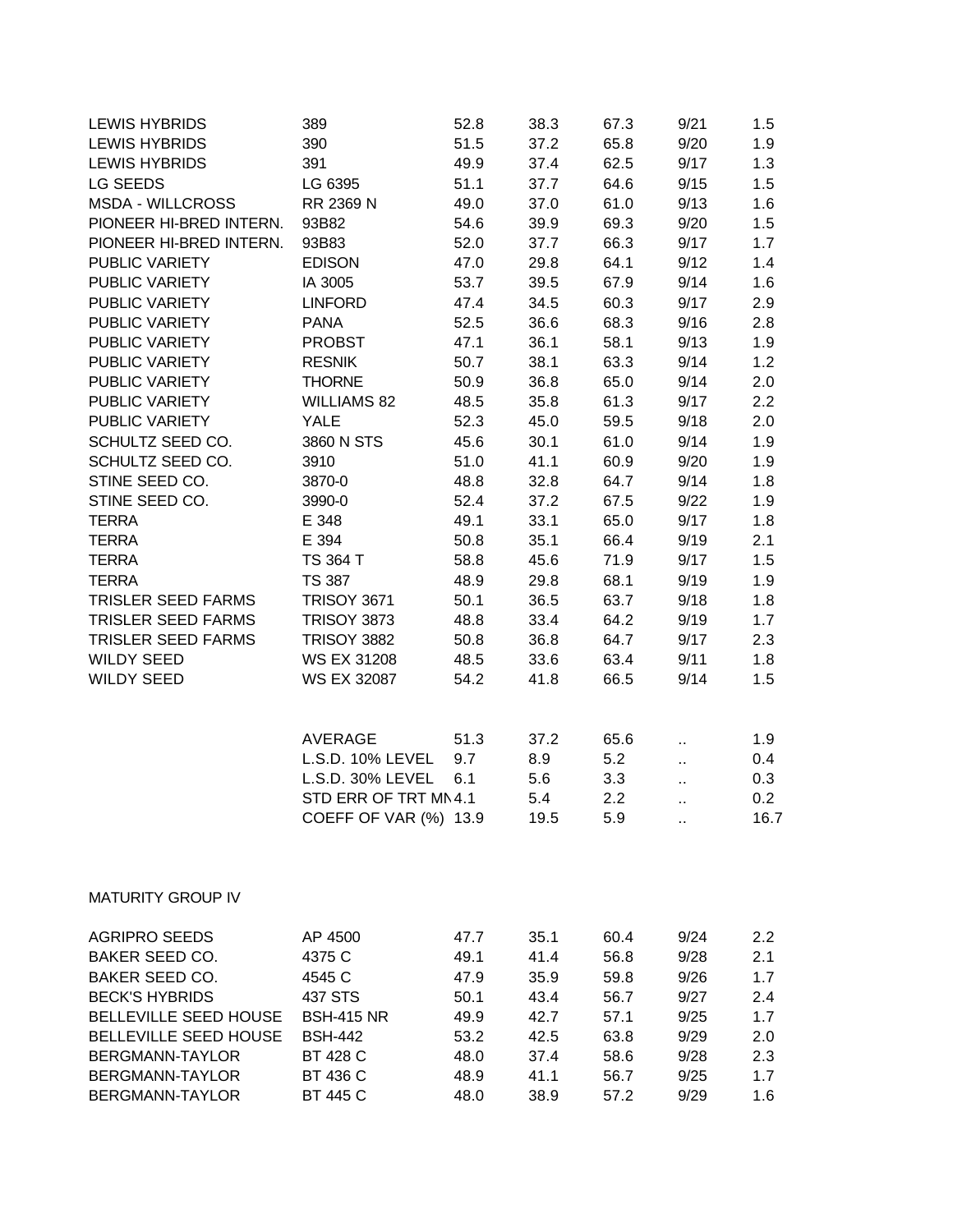| BROWN SEED ENTER.              | <b>ARISE 427-C</b> | 50.8 | 42.4 | 59.1 | 9/27 | 2.1 |
|--------------------------------|--------------------|------|------|------|------|-----|
| BROWN SEED ENTER.              | <b>ARISE 435-C</b> | 48.7 | 41.4 | 56.0 | 9/30 | 1.5 |
| <b>CALLAHAN SEEDS</b>          | 3484               | 52.1 | 43.8 | 60.3 | 9/30 | 2.4 |
| <b>CALLAHAN SEEDS</b>          | 7417               | 53.5 | 44.1 | 62.8 | 9/22 | 1.5 |
| <b>CALLAHAN SEEDS</b>          | 9454 X             | 57.8 | 51.5 | 64.2 | 9/28 | 1.9 |
| CROW'S HYBRID CORN CO.         | 43004              | 50.4 | 41.2 | 59.6 | 9/26 | 2.4 |
| DEKALB GENETICS CORP.          | CX 400             | 52.2 | 37.4 | 67.1 | 9/23 | 1.3 |
| DEKALB GENETICS CORP.          | CX 420 C           | 47.7 | 41.7 | 53.8 | 9/25 | 1.6 |
| DEKALB GENETICS CORP.          | CX 445             | 48.3 | 43.3 | 53.3 | 9/25 | 2.5 |
| DEKALB GENETICS CORP.          | CX 450 C           | 51.5 | 43.2 | 59.8 | 9/27 | 2.4 |
| DEKALB GENETICS CORP.          | CX 470 C           | 45.5 | 33.7 | 57.2 | 9/27 | 1.8 |
| DEKALB GENETICS CORP.          | CX 496 C           | 45.3 | 36.4 | 54.1 | 9/27 | 1.7 |
| <b>DIENER SEEDS</b>            | <b>DB 442 C</b>    | 55.2 | 48.8 | 61.6 | 9/26 | 1.8 |
| <b>EXCEL BRAND</b>             | 6431               | 46.9 | 37.0 | 56.7 | 9/28 | 1.8 |
| <b>EXCEL BRAND</b>             | 7402 STS           | 50.3 | 37.2 | 63.4 | 9/24 | 1.7 |
| <b>GARST SEED CO.</b>          | EX 8445            | 50.1 | 38.8 | 61.3 | 9/27 | 1.4 |
| GATEWAY SEED CO.               | 430                | 47.8 | 34.6 | 61.0 | 9/25 | 2.3 |
| <b>GOLDEN HARVEST</b>          | H-1454             | 52.2 | 43.7 | 60.6 | 9/27 | 1.7 |
| <b>GOLDEN HARVEST</b>          | $X-415$            | 49.1 | 34.6 | 63.6 | 9/24 | 2.0 |
| <b>GROWMARK</b>                | <b>HS 4426</b>     | 49.0 | 39.7 | 58.3 | 9/28 | 1.4 |
| <b>GROWMARK</b>                | HT 4483            | 52.1 | 45.3 | 58.9 | 9/30 | 1.9 |
| <b>ILLINOIS PRIDE GENETICS</b> | <b>INA</b>         | 49.0 | 41.7 | 56.3 | 9/27 | 2.8 |
| <b>ILLINOIS PRIDE GENETICS</b> | <b>REND</b>        | 51.1 | 39.7 | 62.5 | 9/22 | 2.4 |
| KRUGER SEED CO.                | $K-4040+$          | 53.7 | 48.9 | 58.5 | 9/24 | 1.8 |
| KRUGER SEED CO.                | K-4104             | 53.4 | 47.6 | 59.2 | 9/28 | 1.8 |
| KRUGER SEED CO.                | K-4343 SCN         | 54.1 | 45.8 | 62.5 | 9/27 | 2.5 |
| <b>LEWIS HYBRIDS</b>           | 431                | 47.5 | 39.8 | 55.2 | 9/29 | 1.3 |
| LG SEEDS                       | LG 6484            | 51.3 | 38.5 | 64.1 | 9/30 | 2.4 |
| <b>MERSCHMAN SEEDS</b>         | <b>ATLANTA III</b> | 51.3 | 40.0 | 62.5 | 10/3 | 2.5 |
| <b>MERSCHMAN SEEDS</b>         | <b>DALLAS III</b>  | 53.3 | 44.7 | 61.9 | 10/1 | 1.8 |
| <b>MERSCHMAN SEEDS</b>         | <b>HOUSTON IV</b>  | 49.8 | 41.1 | 58.6 | 9/24 | 2.2 |
| MILES FARM SUPPLY              | <b>SC DAVID</b>    |      |      |      |      |     |
| <b>MILES FARM SUPPLY</b>       | <b>SC EXODUS</b>   | 51.8 | 42.4 | 61.2 | 9/23 | 1.6 |
|                                |                    | 49.6 | 37.5 | 61.6 | 9/28 | 2.2 |
| MILES FARM SUPPLY              | <b>SC JOSHUA</b>   | 51.3 | 38.6 | 64.0 | 9/29 | 2.4 |
| MILES FARM SUPPLY              | <b>SC MARK</b>     | 49.1 | 36.9 | 61.4 | 9/25 | 2.3 |
| MISSOURI PREMIUM VAR.          | <b>MAGELLAN</b>    | 49.9 | 42.5 | 57.3 | 9/25 | 2.6 |
| MISSOURI PREMIUM VAR.          | <b>MUSTANG</b>     | 50.0 | 43.8 | 56.3 | 9/27 | 1.7 |
| <b>MSDA - WILLCROSS</b>        | 9447               | 51.4 | 45.6 | 57.2 | 10/1 | 2.1 |
| <b>MSDA - WILLCROSS</b>        | 9644 N             | 48.9 | 43.7 | 54.1 | 9/29 | 1.6 |
| <b>MSDA - WILLCROSS</b>        | RR 2408 N          | 49.5 | 42.6 | 56.3 | 9/23 | 2.0 |
| <b>MSDA - WILLCROSS</b>        | RR 2467 N          | 44.7 | 33.3 | 56.1 | 9/28 | 1.9 |
| PUBLIC VARIETY                 | <b>BRONSON</b>     | 47.8 | 42.2 | 53.4 | 9/25 | 2.1 |
| PUBLIC VARIETY                 | <b>FLYER</b>       | 48.0 | 39.2 | 56.7 | 9/23 | 1.9 |
| PUBLIC VARIETY                 | <b>NILE</b>        | 48.8 | 42.9 | 54.7 | 9/24 | 2.2 |
| PUBLIC VARIETY                 | <b>OMAHA</b>       | 51.0 | 41.5 | 60.4 | 9/26 | 1.5 |
| SCHULTZ SEED CO.               | 4415N              | 52.5 | 43.4 | 61.5 | 9/26 | 2.5 |
| SCHULTZ SEED CO.               | 4794               | 52.4 | 40.5 | 64.4 | 9/30 | 2.3 |
| STINE SEED CO.                 | 4199-2             | 50.3 | 42.3 | 58.4 | 9/27 | 1.6 |
| STINE SEED CO.                 | 4790               | 51.2 | 40.1 | 62.3 | 10/1 | 1.8 |
| STINE SEED CO.                 | X4702              | 51.0 | 41.4 | 60.5 | 10/1 | 1.8 |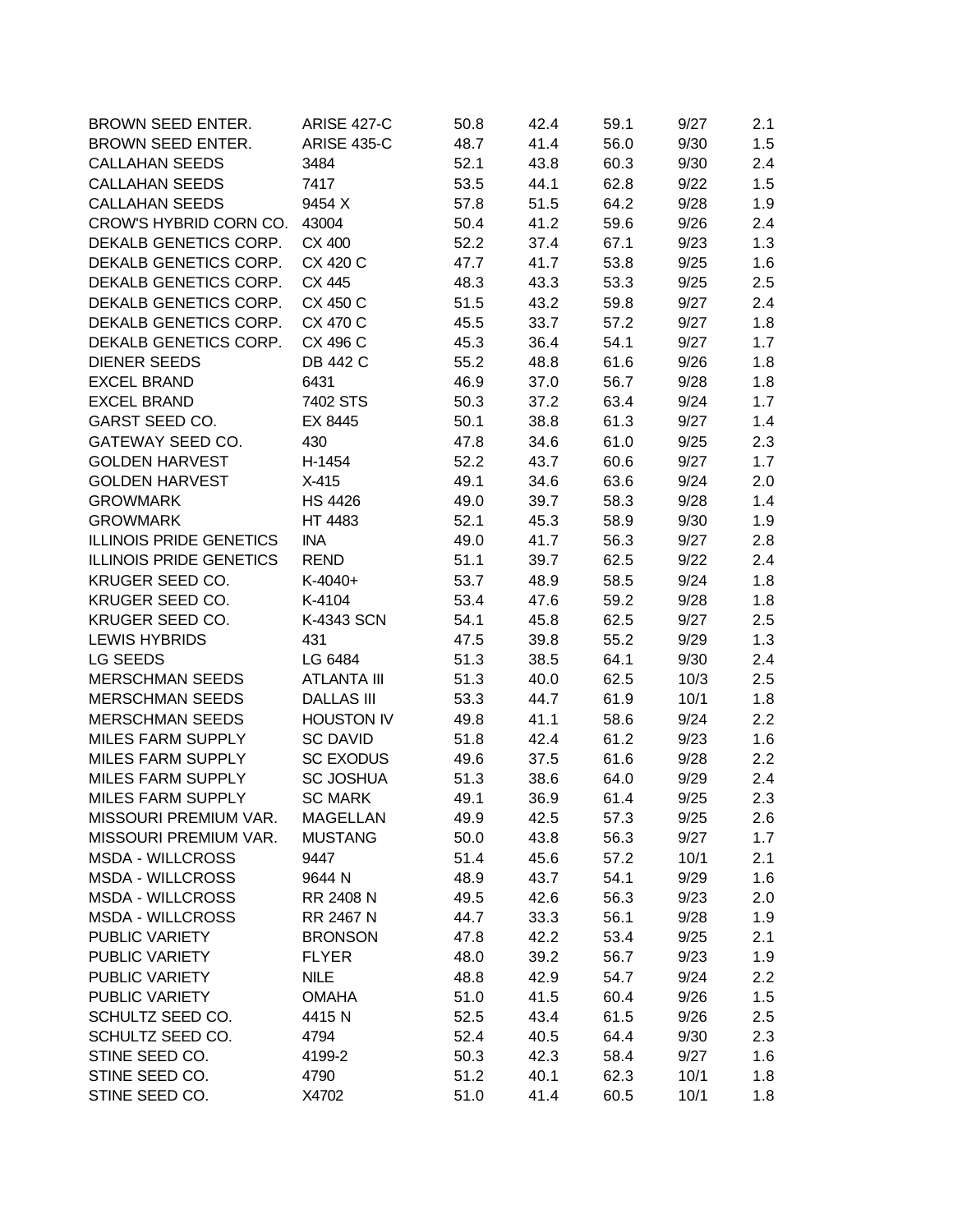| E 438                | 54.4 | 46.6                                                  | 62.1 | 9/28                 | 2.0              |
|----------------------|------|-------------------------------------------------------|------|----------------------|------------------|
| TS 415               | 55.2 | 46.0                                                  | 64.3 | 9/25                 | 2.2              |
| <b>TRISOY 4380</b>   | 48.8 | 31.7                                                  | 66.0 | 9/23                 | 1.7              |
| DG 3438 N            | 46.9 | 38.0                                                  | 55.9 | 9/26                 | 2.2              |
| <b>WS EX 52</b>      | 52.6 | 46.9                                                  | 58.2 | 9/23                 | 2.1              |
|                      |      |                                                       |      |                      |                  |
| AVERAGE              | 50.1 | 41.1                                                  | 59.7 | $\ddot{\phantom{a}}$ | 2.0              |
| $L.S.D.$ 10% $LEVEL$ | 8.4  | 7.4                                                   | 4.1  | $\ddot{\phantom{0}}$ | 0.5              |
| $L.S.D. 30\% LEVEL$  |      | 4.7                                                   | 2.6  | $\ddot{\phantom{0}}$ | 0.3              |
|                      |      | 4.5                                                   | 2.5  | $\ddot{\phantom{0}}$ | 0.2 <sub>0</sub> |
|                      |      | 15.6                                                  | 6.7  | . .                  | 17.9             |
|                      |      | 5.3<br>STD ERR OF TRT MN 3.6<br>COEFF OF VAR (%) 12.5 |      |                      |                  |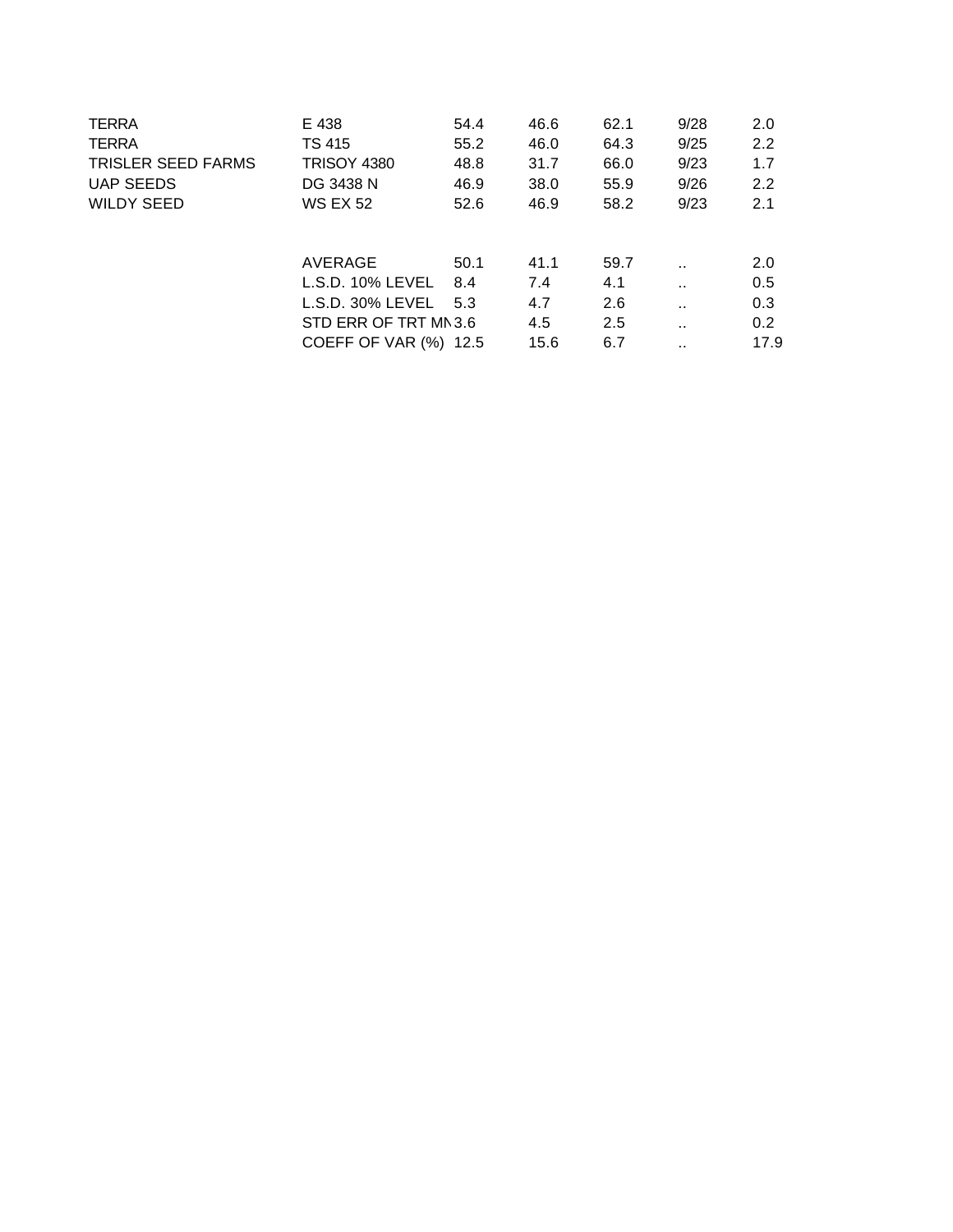|     |      | Ave  | Ave  |
|-----|------|------|------|
| Ht. | Shat | 2 yr | 3 yr |
| in  | ter  | bu/a | bu/a |
|     |      |      |      |
|     |      |      |      |
| 39  | 1    |      |      |
| 39  | 1    |      |      |
| 34  | 1    |      |      |
| 35  | 1    |      |      |
| 33  | 1    |      |      |
| 39  | 1    |      |      |
| 34  | 1    | 50.8 | 47.6 |
| 36  | 1    |      |      |
| 34  | 1    |      |      |
| 41  | 1    |      |      |
| 33  | 1    | 50.4 |      |
| 36  | 1    |      |      |
| 34  | 1    |      |      |
| 32  | 1    | 56.5 |      |
| 36  | 1    |      |      |
| 37  | 1    |      |      |
| 41  | 1    |      |      |
| 32  | 1    |      |      |
| 36  | 1    | 51.7 | 47.7 |
| 33  | 1    | 51.7 | 47.4 |
| 33  | 1    | 49.2 |      |
| 31  | 1    |      |      |
| 38  | 1    |      |      |
| 31  | 1    |      |      |
| 35  | 1    | 53.0 |      |
| 41  | 1    | 54.1 |      |
| 34  | 1    | 47.7 | 43.2 |
| 34  | 1    | 54.8 | 48.3 |
| 44  | 1    | 54.6 | 49.4 |
| 39  | 1    | 47.5 | 43.4 |
| 33  | 1    |      |      |
| 34  | 1    |      |      |
| 34  | 1    |      |      |
| 31  | 1    |      |      |
| 33  | 1    |      |      |
| 31  | 1    |      |      |
| 36  | 1    | 53.4 |      |
| 34  | 1    |      |      |
| 37  | 1    | 55.7 |      |
| 31  | 1    | 46.6 |      |
| 41  | 1    |      |      |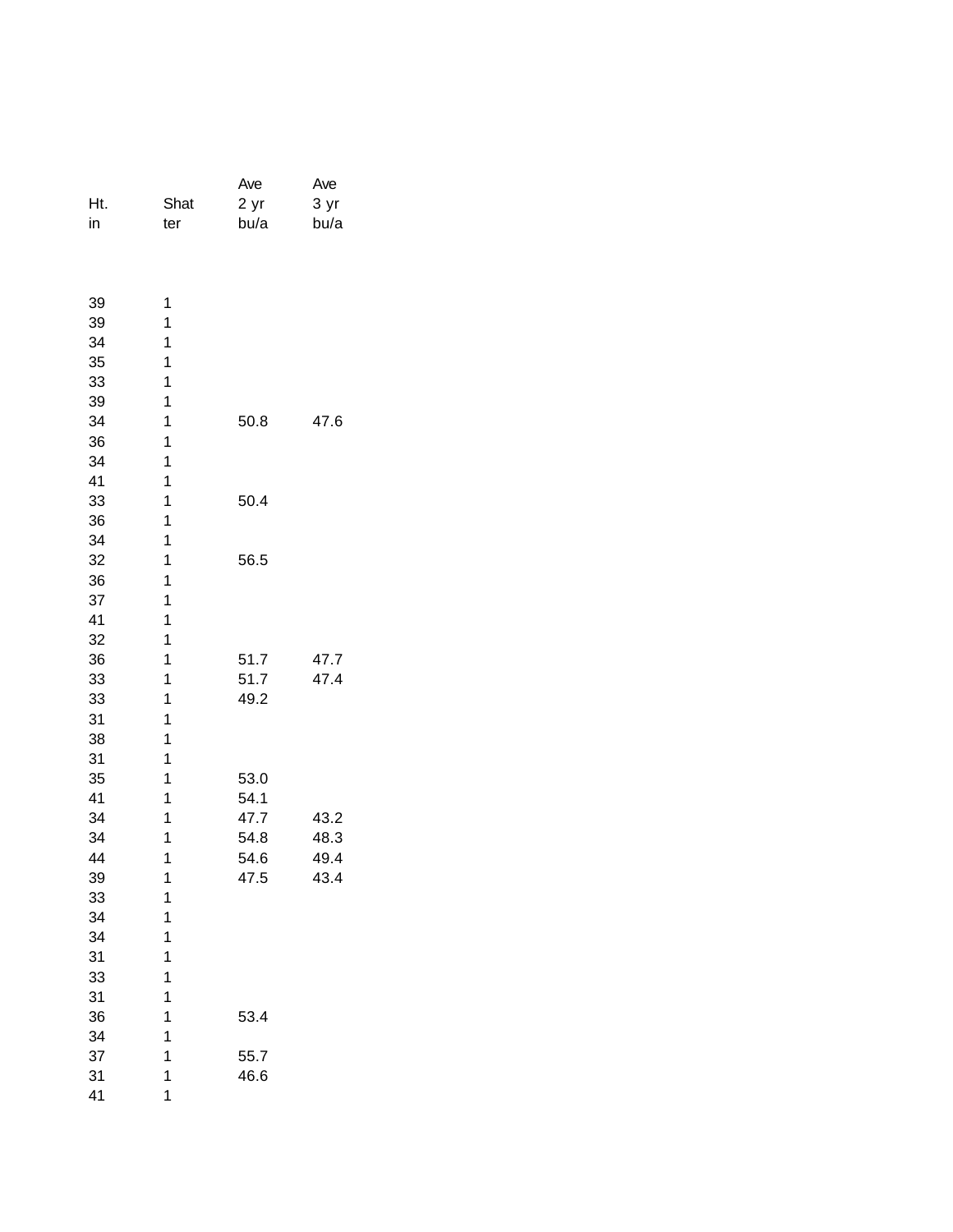| 36             | 1              |      |      |
|----------------|----------------|------|------|
| 34             | 1              | 53.1 | 47.7 |
| 36             | $\overline{1}$ | 49.5 |      |
| 29             | 1              | 51.1 | 46.4 |
| 36             | $\overline{1}$ |      |      |
| 34             | 1              | 53.4 |      |
| 35             | $\mathbf{1}$   | 49.5 |      |
| 31             | 1              | 45.7 | 41.9 |
| 31             | 1              | 51.8 | 48.0 |
| 39             | 1              | 48.2 | 44.1 |
| 44             | 1              | 53.6 |      |
| 34             | $\mathbf{1}$   | 46.9 | 42.2 |
| 32             | 1              | 46.7 | 42.5 |
| 33             | 1              | 49.0 | 42.0 |
| 42             | 1              | 45.9 |      |
| 37             | $\mathbf{1}$   | 51.3 | 45.2 |
| 38             | 1              |      |      |
| 33             | 1              | 51.0 | 46.1 |
| 31             | 1              |      |      |
| 35             | 1              |      |      |
| 31             | $\mathbf{1}$   |      |      |
| 38             | 1              |      |      |
| 33             | 1              | 54.3 |      |
| 33             | 1              | 49.9 |      |
| 33             | $\mathbf{1}$   |      |      |
| 33             | 1              | 47.3 |      |
| 39             | 1              |      |      |
| 34             | 1              |      |      |
| 35             | 1              | 50.5 |      |
|                |                |      |      |
| 35.6           | 1              | 50.8 | 45.5 |
| 3.4            | 0.1            |      | ٠.   |
| 2.1            | 0              | Ω,   | н,   |
| 1.4            | 0              | 3.0  | 2.6  |
| $\overline{7}$ | 4.9            | 10.2 | 9.7  |

| 40 | 1 |      |      |
|----|---|------|------|
| 42 | 1 | 53.5 |      |
| 40 | 1 |      |      |
| 42 | 1 |      |      |
| 39 | 1 |      |      |
| 40 | 1 | 56.7 | 51.7 |
| 44 | 1 | 52.1 |      |
| 38 | 1 | 54.8 | 50.3 |
| 39 | 1 | 54.0 | 49.9 |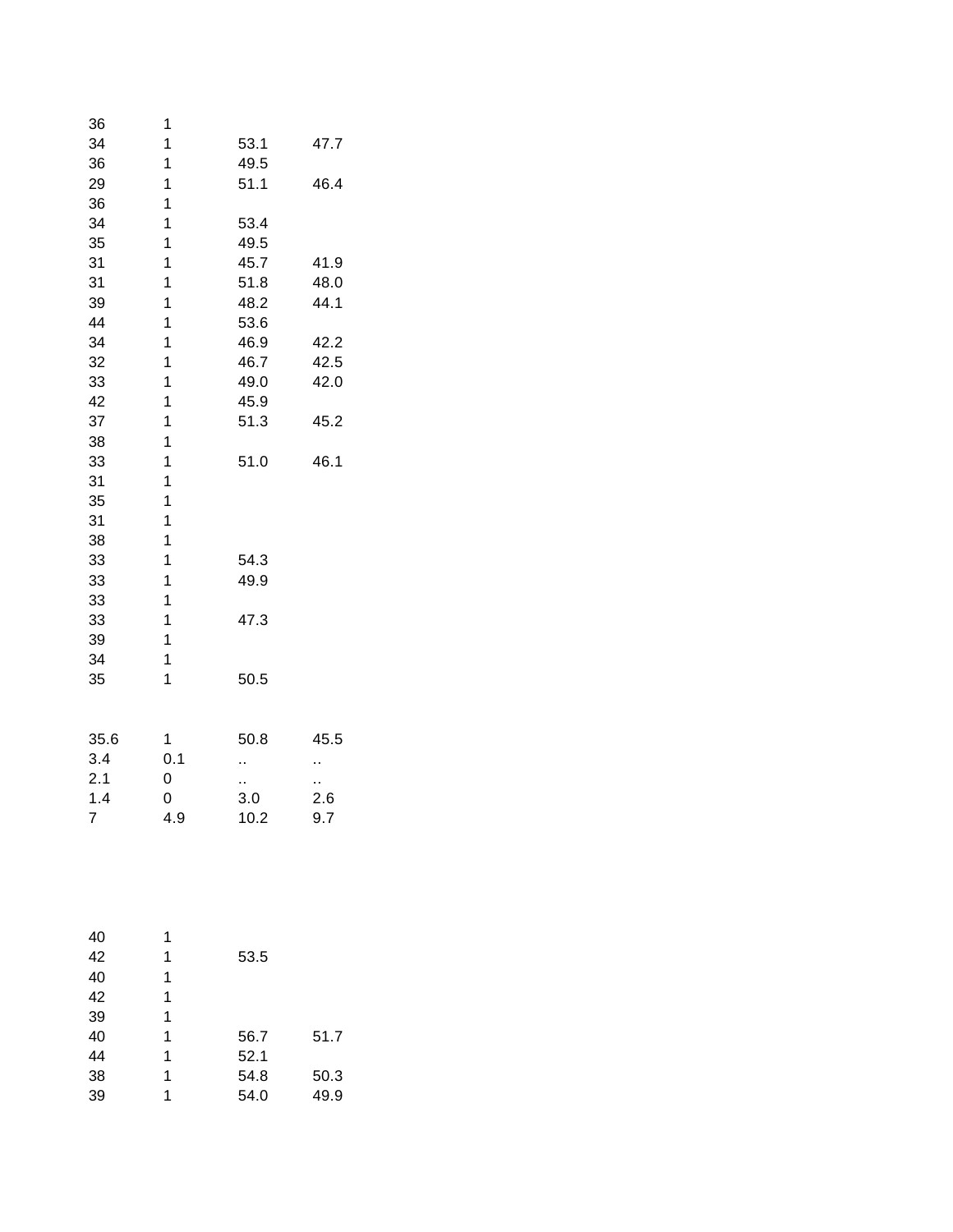| 43 | 1 | 54.7 | 50.1 |
|----|---|------|------|
| 40 | 1 | 54.5 | 50.7 |
| 42 | 1 | 56.5 | 51.7 |
| 33 | 1 | 55.4 | 50.0 |
| 40 | 1 |      |      |
| 39 | 1 |      |      |
| 31 | 1 |      |      |
| 40 | 1 | 50.8 |      |
| 43 | 1 | 52.8 | 48.6 |
| 42 | 1 | 55.5 | 51.8 |
| 40 | 1 | 52.4 |      |
| 42 | 1 |      |      |
| 40 | 1 |      |      |
| 39 | 1 |      |      |
| 35 | 1 |      |      |
| 32 | 1 |      |      |
| 41 | 1 | 51.4 |      |
| 43 | 1 | 52.9 | 49.4 |
| 40 | 1 |      |      |
| 35 | 1 | 53.9 | 50.8 |
| 44 | 1 |      |      |
| 40 | 1 | 52.4 |      |
| 40 | 1 | 52.4 | 47.5 |
| 34 | 1 | 55.8 |      |
| 41 | 1 |      |      |
| 41 | 1 |      |      |
| 37 | 1 | 52.4 |      |
| 42 | 1 |      |      |
| 40 | 1 | 52.8 | 48.9 |
| 37 | 1 |      |      |
| 39 | 1 |      |      |
|    | 1 |      |      |
| 41 | 1 | 51.2 | 48.3 |
| 38 |   | 52.0 |      |
| 40 | 1 | 53.2 | 50.4 |
| 37 | 1 |      |      |
| 38 | 1 | 53.2 |      |
| 40 | 1 | 50.4 |      |
| 45 | 1 | 54.6 | 50.2 |
| 38 | 1 | 53.2 | 50.2 |
| 35 | 1 |      |      |
| 44 | 1 |      |      |
| 40 | 1 | 47.9 | 45.1 |
| 39 | 1 | 47.2 | 44.3 |
| 42 | 1 | 51.8 | 47.0 |
| 34 | 1 | 51.9 | 47.8 |
| 40 | 1 |      |      |
| 41 | 1 |      |      |
| 44 | 1 |      |      |
| 36 | 1 | 54.0 |      |
| 40 | 1 |      |      |